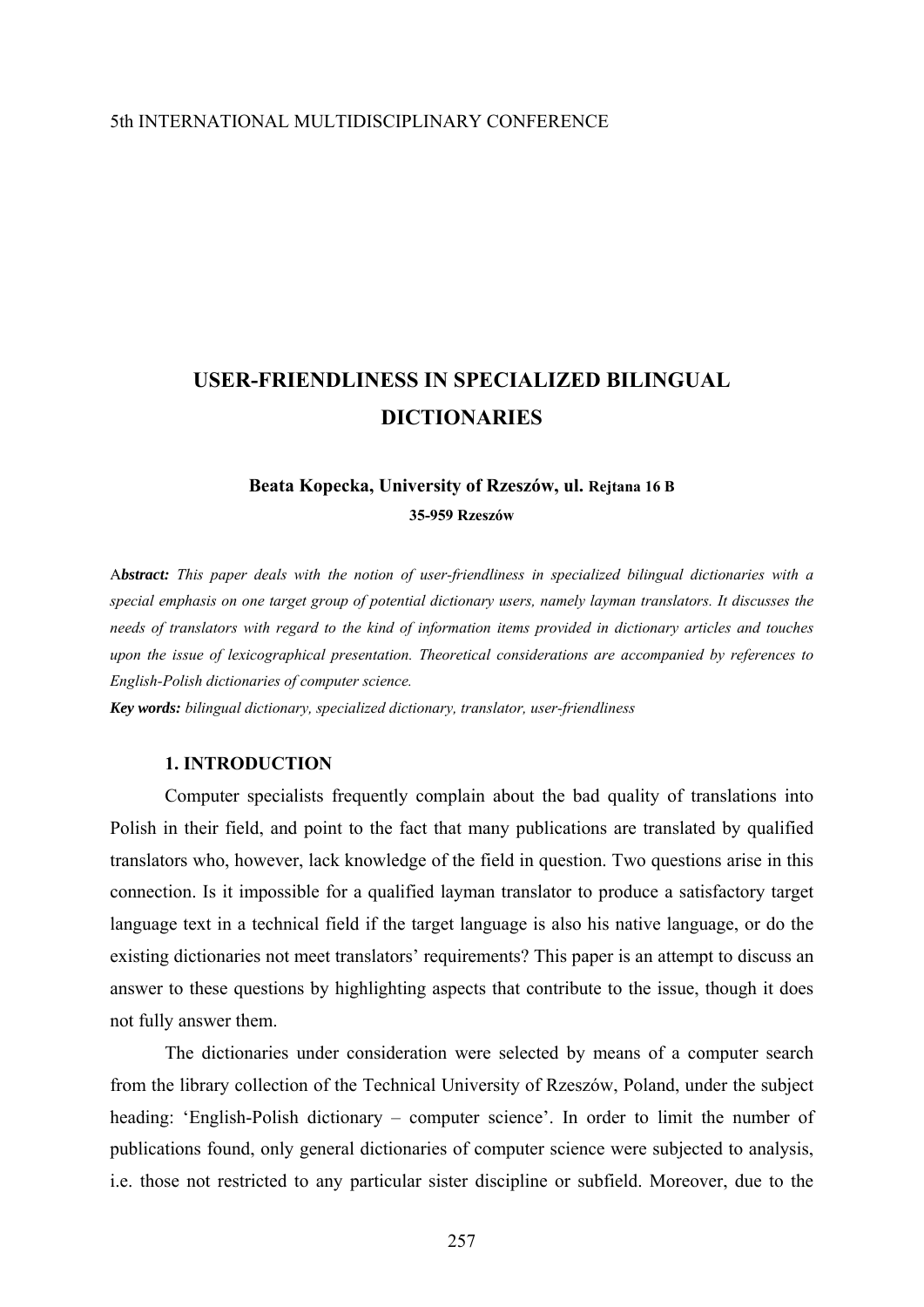rapid development of the discipline in question, only dictionaries issued after 1990 were taken into consideration. What is more, in the course of preliminary examination, it turned out that only one dictionary, namely *Słownik Informatyczny angielsko-polski* by A. Marciniak and M. Jankowski (SIA-P), was compiled with translators, among others, as the target group in mind. Other dictionaries are, according to the preface information, addressed to computer science experts and are primarily intended for text reception. Consequently, the problem in question is discussed mainly in connection with this particular dictionary, whereas others are referred to only occasionally.

#### **2. DICTIONARIES AND TRANSLATORS**

The notion of user-friendliness came to the attention of lexicographers only recently. Piotrowski (1994:31) defines it as 'the adjustment of dictionaries to their users', adding that 'to make a dictionary more user-friendly it is imperative to know who the users are and what they use dictionaries for'. To provide a satisfactory answer to the first question, it is by no means enough to state that the users are translators; further investigation of their skills is indispensable.

Translators can be assumed to possess a good knowledge of both foreign and native language. However, these two skills combined with knowledge of translation techniques will not ensure the understanding of a specialized text and its proper rendering in the target language. To produce an adequate translation in a technical field, it is essential to be familiar with both the lexicon used to deal with it and its subject matter. As for the lexicon, there are several competing theories concerning the relationship between general and specialized languages, often referred to as languages for special purposes (LSP). However, for the purposes of this paper it is enough to say that, although LSP shares many characteristics with a given general language, it is also distinguished from it by specific features.

The importance of knowledge of the subject matter is stressed by Bergenholtz and Tarp (1995), who divide potential users of specialized dictionaries into four categories on the basis of a distinction between linguistic and encyclopaedic competence. By competence they mean fluency in a foreign language and knowledge of the subject field respectively. Thus, translators are characterized by a high level of linguistic competence, but they can be either experts or laymen as far as the subject matter is concerned. However, as Burkhanov (2003:134) claims, 'specialisation [expert knowledge of subject matter] is feasible only when the translator is employed full-time at a (…) company (…). Specialisation in a particular domain seems to be predominantly out of the question in the case of free-lance translators'.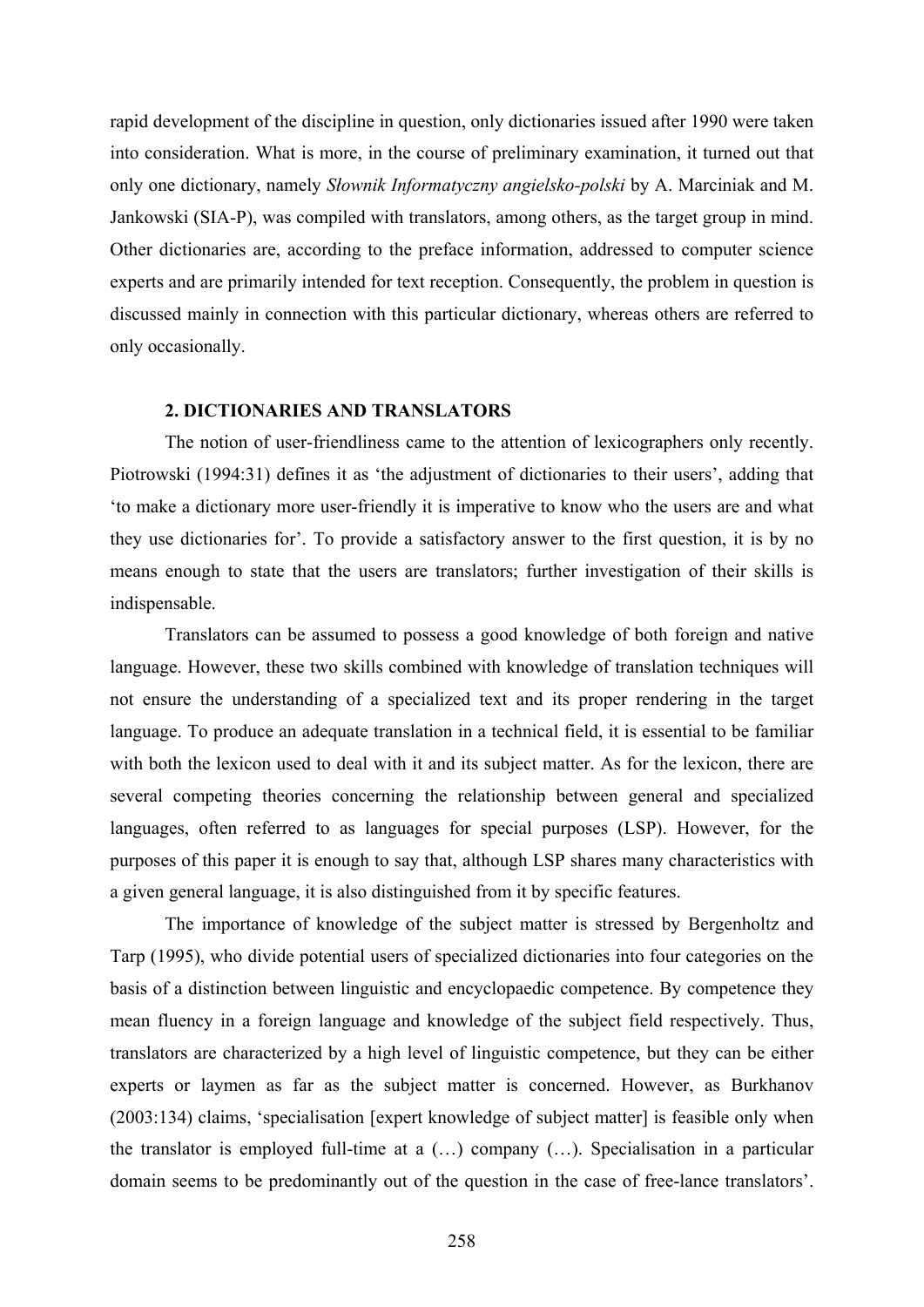Consequently, qualified translators are rarely experts in any field of technology and rely to a great extent on lexicographic reference works.

To sum up this short presentation of the user profile, a vast number of translators in Poland dealing with texts in computer science are characterized by a fluent knowledge of general language and a lack of subject field knowledge. Thus, an ideal dictionary first of all has to account for features specific to the LSP in question, and secondly present expert knowledge.

The most striking feature peculiar to each LSP is its lexicon, often referred to as 'terminology'. As far as the language of computer science is concerned, it is, as in any other technical discipline, at least to some extent culture-independent and strives at standardisation. Thus, theoretically there should be a nearly one-to-one correspondence between the units of English and Polish. However, rapid development of the discipline results in uncontrolled, constant enrichment of its specialized terminology. In consequence, several Polish-language units may exist simultaneously as equivalents of one English lexical unit, and vice versa. On the part of translators, this phenomenon necessitates the specification of relevant information in dictionary articles. First of all, in the case of synonyms, translators need help with regard to the choices they have to make from among them. This problem is satisfactorily dealt with in SIA-P. Synonyms are separated by commas, and, as the authors explain in the preface, the first item provided is recommended and is, if possible, consistent with the Polish Standard. If there was no official standard, the authors consulted computer professionals. If no item is favoured, presentation of all existing translational equivalents accompanied by statistical information on the frequency of their occurrence could additionally serve another purpose, namely facilitation of the standardization process.

Some English terms have no Polish equivalent. In SIA-P, they are accompanied by an explanatory note. Such a note is perfect for text reception, but it is certainly not sufficient for text translation. With a plain note, the translator is left at a loss as to how to render the term in the Polish text. Thus, co-operation between dictionary authors and terminologists seems essential in order to coin an equivalent expression rather than leaving the term without a translation. Homonyms are also a stumbling block for a translator. If, as it is the case in SIA-P, they are only separated by lexicographical indicators, but no further explanation follows, the translator has to refer to other sources for the relevant information. Here, again, a short note could help.

With regard to the lexicon, another information item to be included in dictionary articles are typical word combinations, i.e. collocations. These semi-fixed expressions are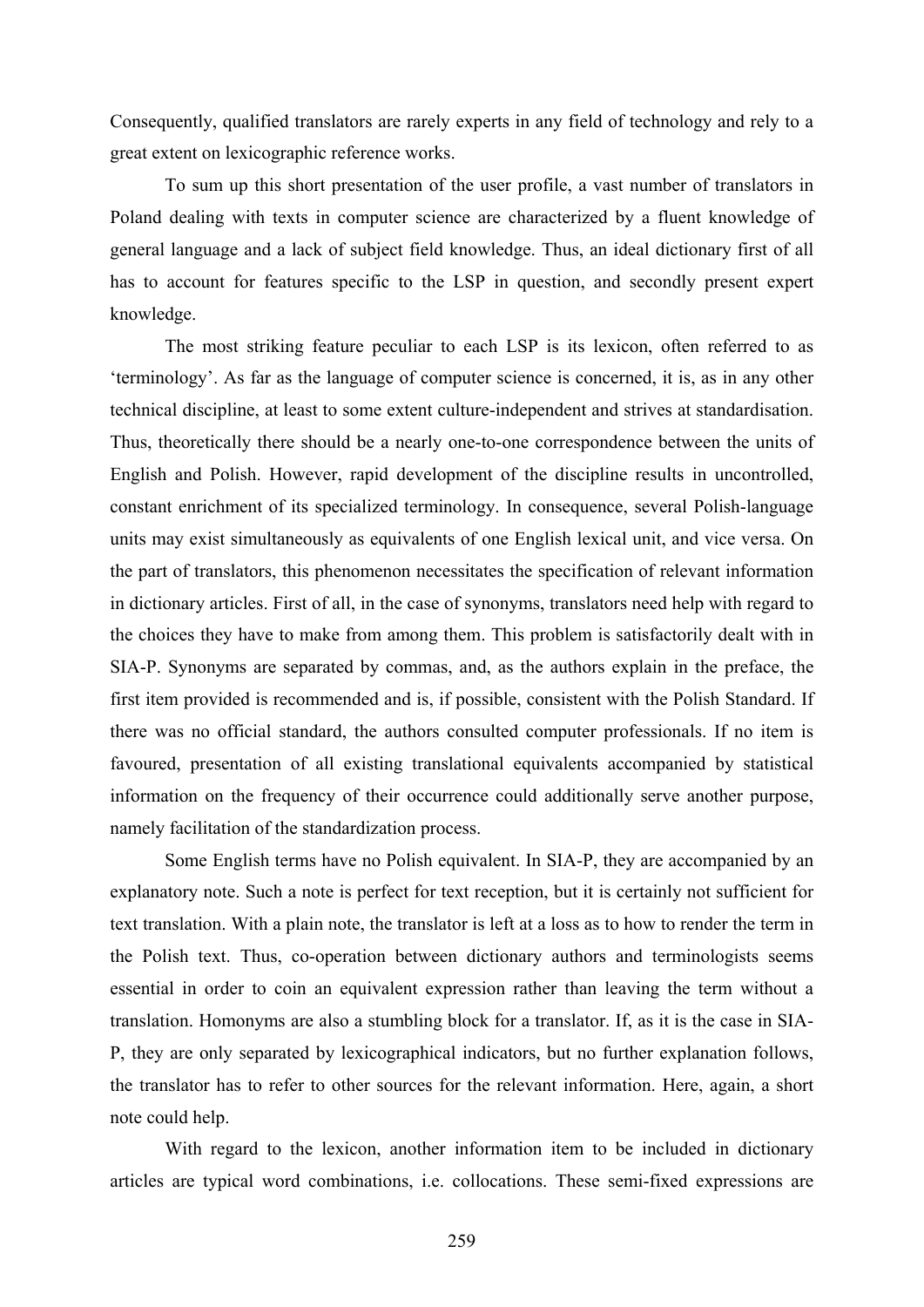often restricted to LSP only, and thus a layman translator may not be acquainted with them. Strangely enough, the presence of collocations in general-language dictionaries is frequently stressed, whereas authors of specialized dictionaries seem to forget about this part of the lexicon. What is missing in the dictionaries examined are typical noun-verb or noun-adjective combinations. These could be introduced into articles by means of definitions accompanying terms or short citations from specialized literature. Both definitions and citations can be found in *Słownik Komputerów i Internetu* by Collin*.* However, they are in English, and consequently, in accordance with the preface information, they are of more assistance for language teaching than for translating. In the case of dictionaries intended for translation into Polish, it seems advisable to provide definitions or citations in Polish.

As Grucza (1992:7-27) stresses, LSPs are also distinguished by a specific grammar and a certain style. Consequently, it is not sufficient to know the relevant lexicon in order to produce an adequate translation. As for grammar, it differs from general language in the frequency of certain constructions, and a qualified translator may be expected to know at least the general grammar rules which are binding for technical texts. Nevertheless, short citations from specialized literature could serve as exemplary texts in this respect as well. With regard to grammar, SIA-P provides grammatical labels indicating the parts of speech that accompany English terms. This piece of information seems to be superficial for a translator. As far as stylistic features of the LSP in question are concerned, it must be noted that computers have entered nearly every domain of our life. Thus, they are largely used not only for professional activities of many kinds, but also by laymen for individual entertainment. Consequently, within this particular LSP, we can distinguish formal as well as colloquial styles with a very rich vocabulary. However, in none of the examined dictionaries can any indication of register be found. This can partly be attributed to the fact that written translations will most often be characterized by formal style. However, when translating an article for a teenagers' magazine, the translator will frequently encounter colloquial expressions.

Translators may also be occasionally requested to act as interpreters. In this case, in addition to the above mentioned items of information, they will be expected to know the correct pronunciation. In general, LSPs correspond in phonological features to the general language of the given community. The Polish language of computer science, however, displays some peculiarities in this respect. They result from a specific method of forming terms, most of which are different kinds of loan-words. With regard to etymology, four types of computer terms can be distinguished in Polish. These are terms of Polish origin, translations from English, English terms with Polish spelling and, terms with the English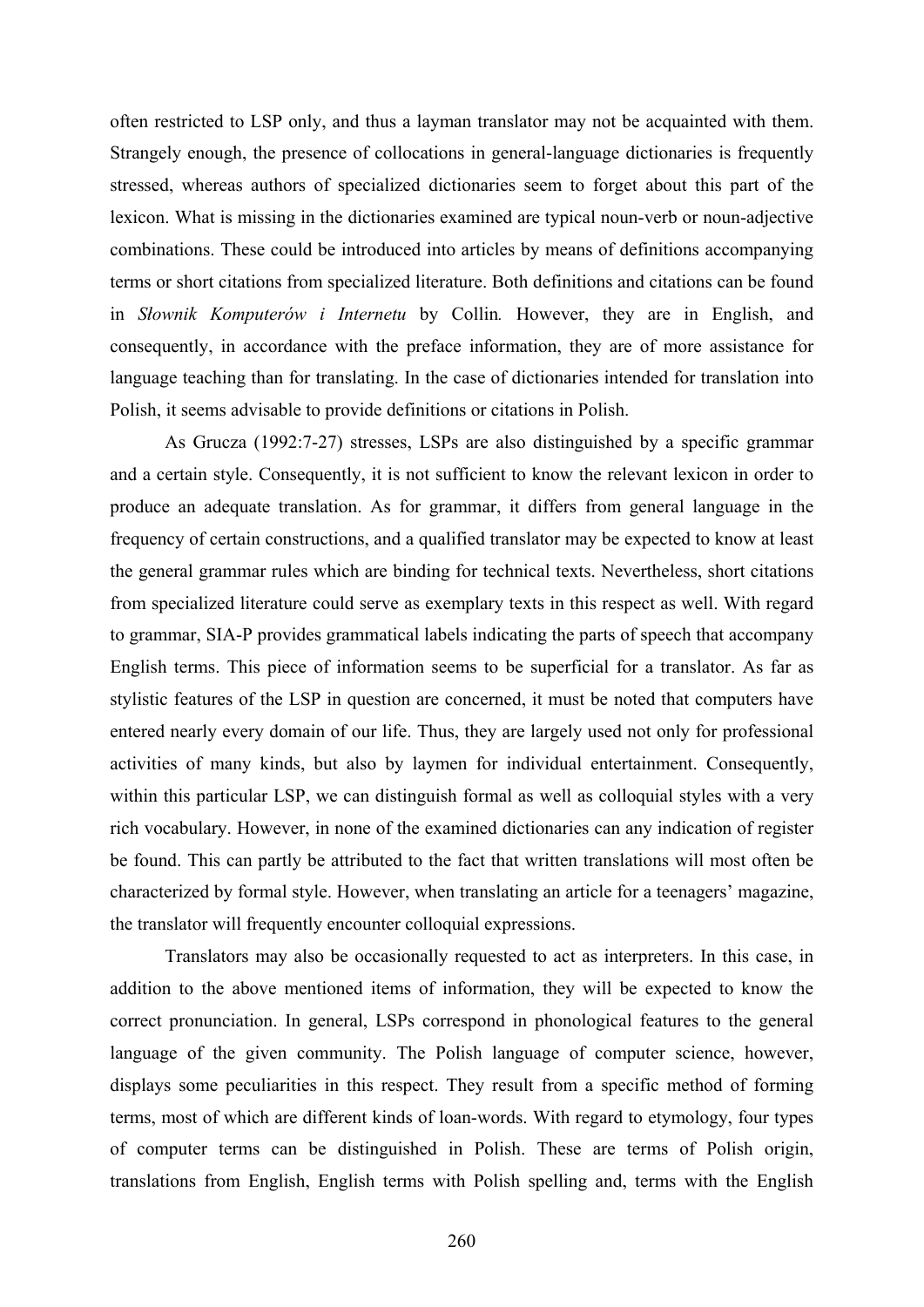spelling preserved (Sikorski 1996). Of these four groups, the last one, i.e. terms with original or nearly original English spelling, is highly problematic. Some of terms in this group are pronounced with a sound pattern similar to the English one, whereas others are given a typically Polish pronunciation. Thus, transcriptions of selected Polish terms provided in relevant dictionary articles would first of all fulfil interpreters' needs, and what is more, they could contribute to standardization as well. In SIA-P, transcriptions are provided, but they refer to English terms. None of the dictionaries includes transcriptions of Polish loan-wordterms.

 I have only dealt with data of linguistic relevance up to now. However, according to the aforementioned division between linguistic and encyclopaedic competence, another issue to be discussed is the presentation of subject knowledge. Traditionally, this type of information is furnished by encyclopaedias. However, the inclusion of encyclopaedic information to specialized dictionaries would certainly be appreciated by a number of translators. There are different forms of introducing encyclopaedic information into dictionaries. It is most frequently done by means of definitions referring to separate articles. This arrangement has the advantage of reducing the access time to a necessary information item. SIA-P provides brief comments of chosen terms in brackets, which is mostly a further specification of the term which is necessary for understanding it. However, it does not furnish any definitions regarding meaning, and this is a considerable drawback from a translator's point of view. Definitions of this type can be found in the Collin's dictionary. They are provided in English, but what matters to the translator is their content, not their language, and consequently, the translator's needs are fully satisfied. Encyclopaedic information can also be presented by means of drawings, diagrams or tables, either within individual entries or in a separate dictionary component. In the Collin's and Heyduk's dictionaries drawings and tables form a separate component at the end of dictionary. Other dictionaries do not present information in this way at all.

At this point, it seems essential to mention an alternative form of lemma arrangement, namely one which follows a system based on mutual relationships between concepts rather than on the alphabet. Dictionaries with this kind of macrostructure are called ideographic (Burkhanov 1999), but they are also referred to as systematic or thematic. This type of presentation has the advantage of enabling a holistic view of the hierarchical structure of terms within the discipline, and it thus enhances understanding of interdependencies and processes. However, information in a dictionary with purely conceptual classification of the lexicon would have little, if any, accessibility especially for a layman translator. In order to